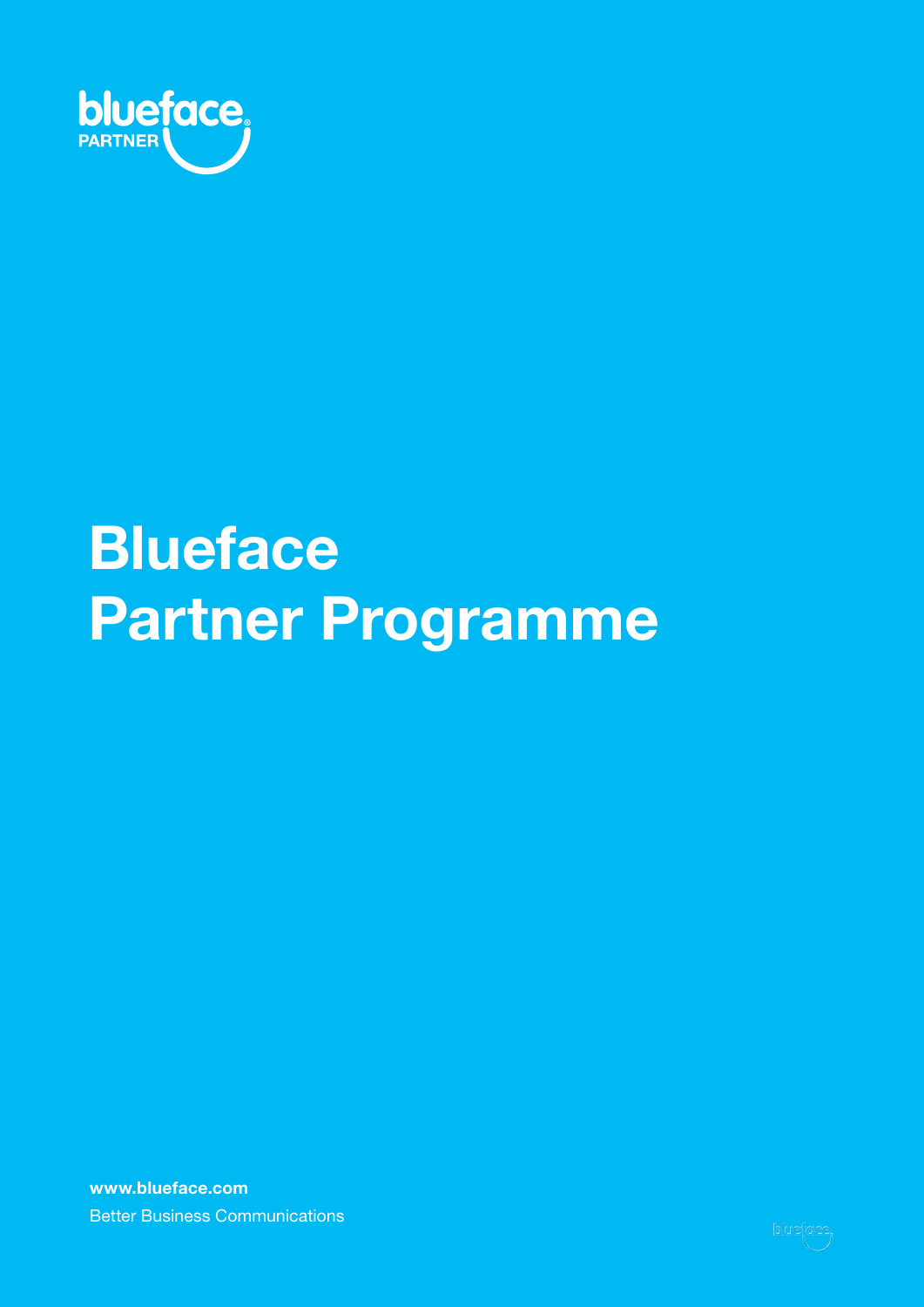### | Table of Contents

| <b>Introducing Blueface</b>                   | 3              |
|-----------------------------------------------|----------------|
| <b>Why Sell IP Communications?</b>            | 4              |
| <b>Why Partner with Blueface?</b>             | 4              |
| ▶ Critical Communications Capabilities        | $\overline{4}$ |
| > Ultra-Reliable Infrastructure               | 5              |
| Accessible Enterprise Communications          | 6              |
| > Unlock Your Enterprise Audience             | 7              |
| <b>How Blueface Support You</b>               | 8              |
| > Blueface Accredited Partner Training (BAPT) | 8              |
| <b>Dedicated Account Manager</b>              | 9              |
| > After-Sales & Technical Support             | 10             |
| <b>The Blueface Partner Programme</b>         | 11             |
| <b>Commission Structure</b>                   | 11             |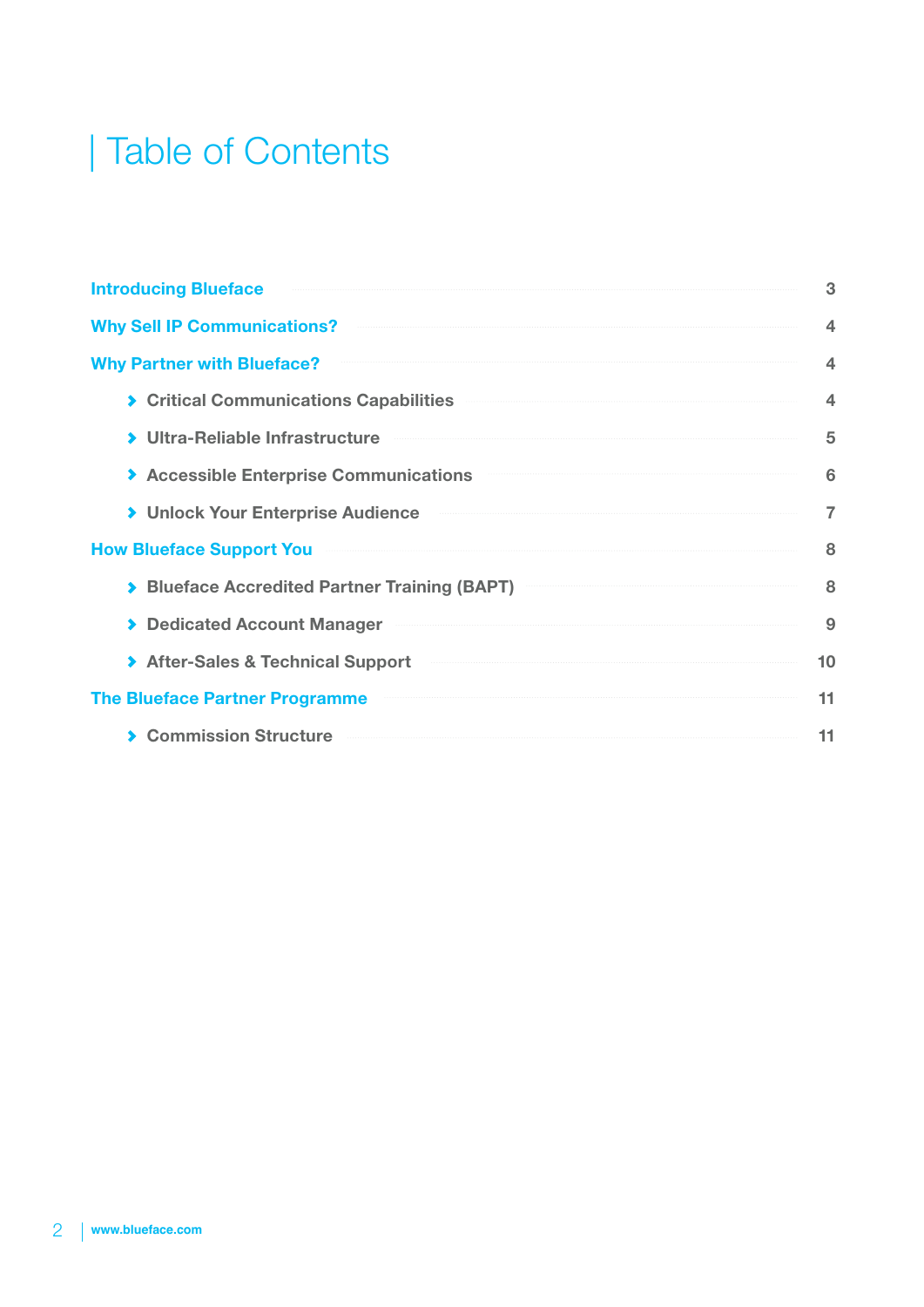### Introducing Blueface **Better Business Communications**

Blueface is a leading Unified Communications-as-a-Service Provider with offices in Dublin, New York, London, Madrid and Rome.

Founded in 2004, Blueface's award winning cloud-voice platform serves businesses of all sizes from SMEs to Enterprise, and Government.

Over 20,000 businesses worldwide rely on Blueface's proprietary technology for reliability, innovation and value.

Blueface also provides a white label solution for partnered carriers and Internet Service Providers across 16 countries.

#### Awards

#### **Industry & Technology**

Blueface excel from both industry and technology perspectives so your clients can be assured they're receiving premium service.









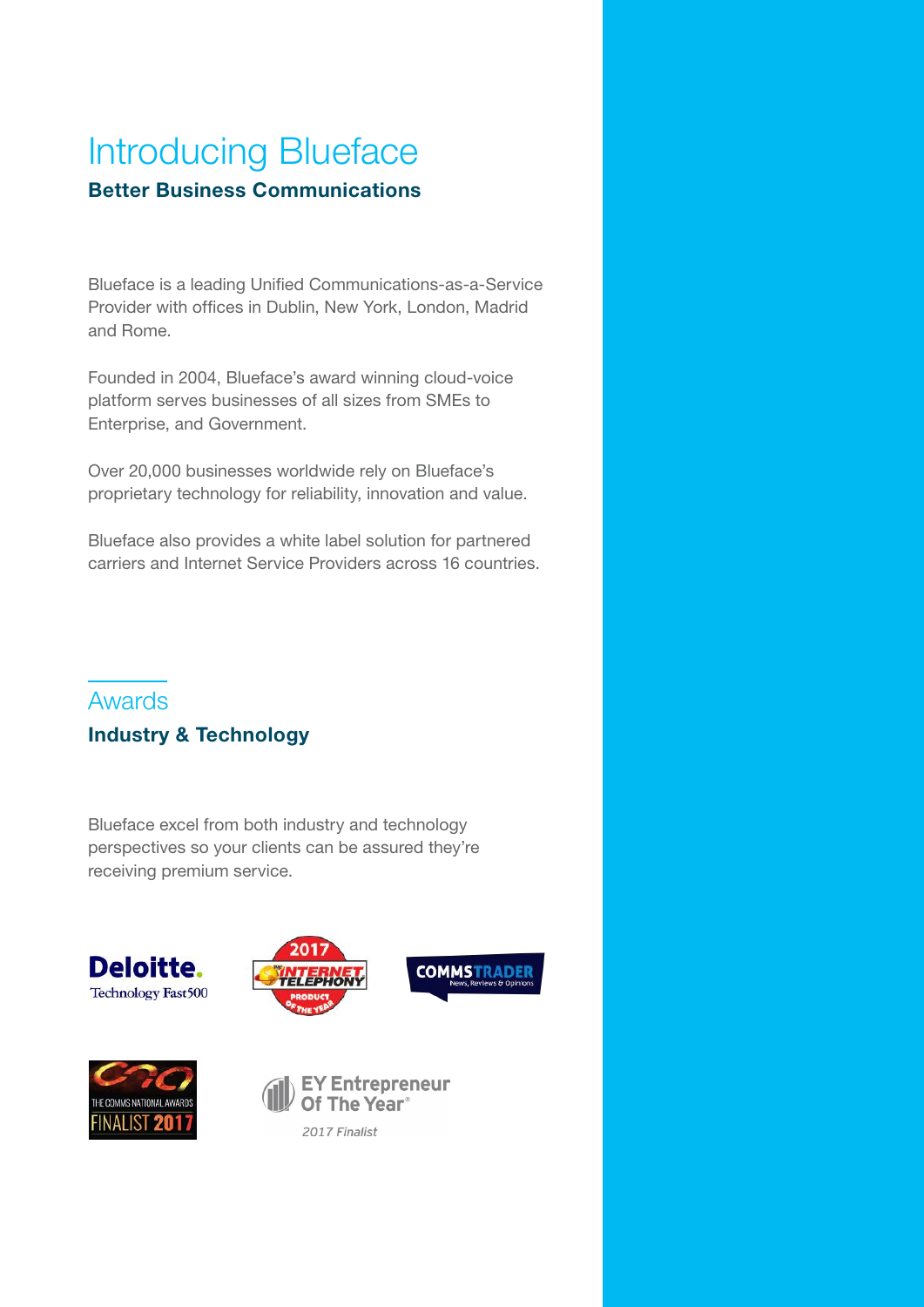### Why Sell IP Communications?

#### **The Telecommunications Landscape**

The IP Telephony market is growing rapidly as it has been accepted globally as the imminent technology standard/infrastructure for voice communications.

Major providers are preparing to **discontinue traditional PSTN & ISDN networks** in favour of a global IP-migration. Future thinking organisations have already migrated with 85% planning on at-least partially switching by 2020.

The potential-customer base is vast and is set to surge after the **IP Migration**. Become a **Blueface Partner**, get ahead of the curve and reliably expand your offering to current and future customers.

## **\$96bn**

Projected UCaaS **Market Value** by 2023

# **1.48m**

**Irish Landlines** (inc.ISDN) 400k are Business Lines.

**85%**

Of Enterprises Will Switch to a **Multi-Cloud Model** (2020)

### Why Partner with Blueface?

#### **Critical Communications Capabilities**

Blueface's robust **UCaaS** (Unified communications as a Service) platform provides a broad range of features and services to match your customers' communications needs.

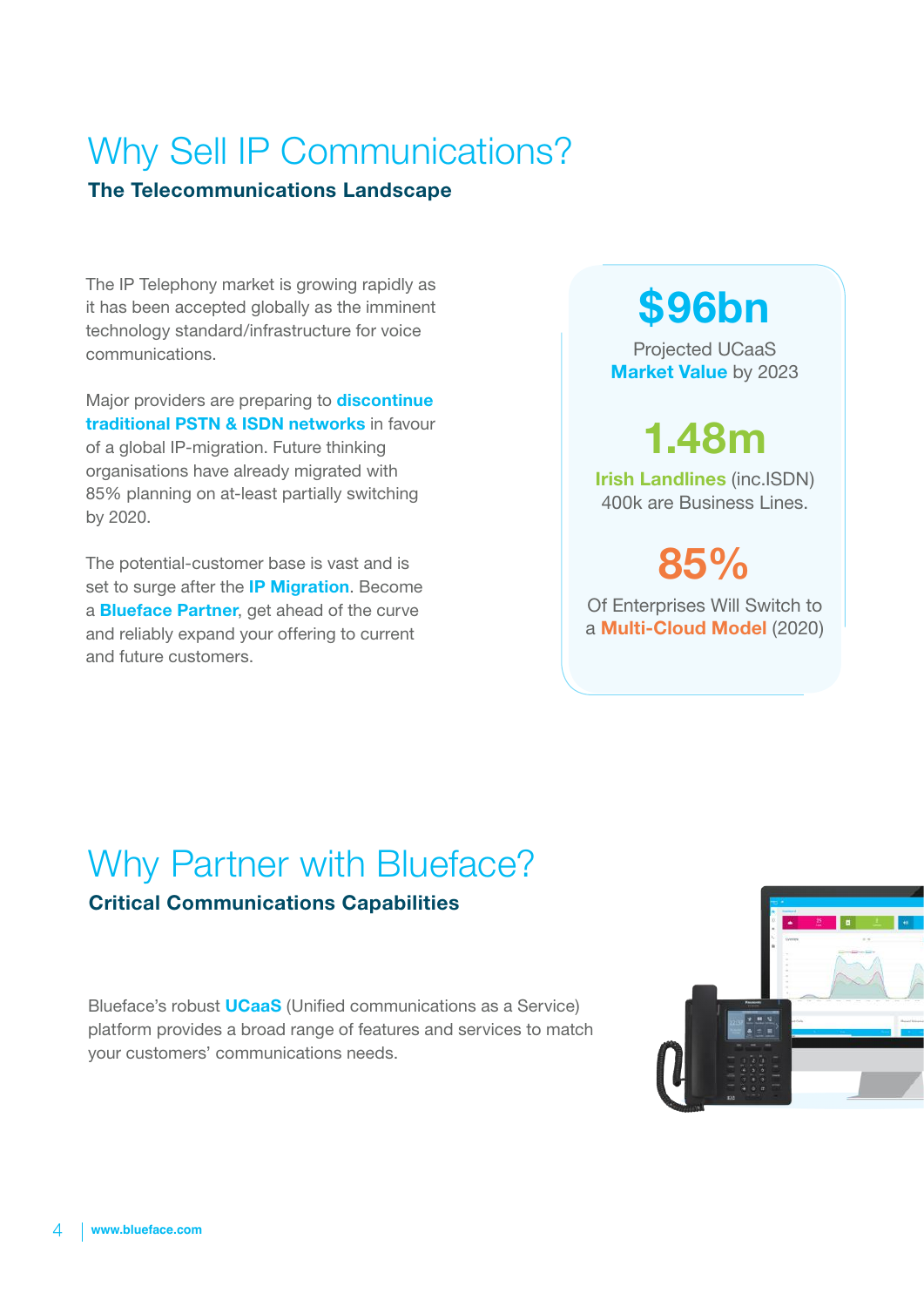### Why Partner with Blueface?

#### **Ultra-Reliable Infrastructure**



As with LearnUpon's service, Blueface customers demand **24/7 availability** and **100% reliability** and they deliver on that front.

**BRENDAN NOUD,**  Founder & CEO.

66



**Reliability has always been the cornerstone of Blueface's service.**

**To that end, we have invested heavily in our infrastructure with global data centres, secure failover facilities and dedicated customer care.**

**With over 100,000 hours of research, we have developed an all-in-one, feature-rich turnkey communications solution.**

#### **Data Centres**

Blueface have placed significant investment behind multiple global data centres to ensure customers receive the highest quality service and disaster recovery failsafes. Guarantee your customers consistency.

#### **Resilient Call Carrier**

Blueface are uniquely end-to-end, from phone configuration to call transit. We do not rely on third parties to provide any aspect of our award-winning service which means better reliability for you and your customers.

#### **Proprietary Platform**

Our proprietary platform allows users unprecedented flexibility with their service; granting the ability to add new users, features and even hardware through the **Blueface UC Portal Store.** 

The Blueface Unified Communications (UC) Portal also allows partners to remotely administrate their customer accounts.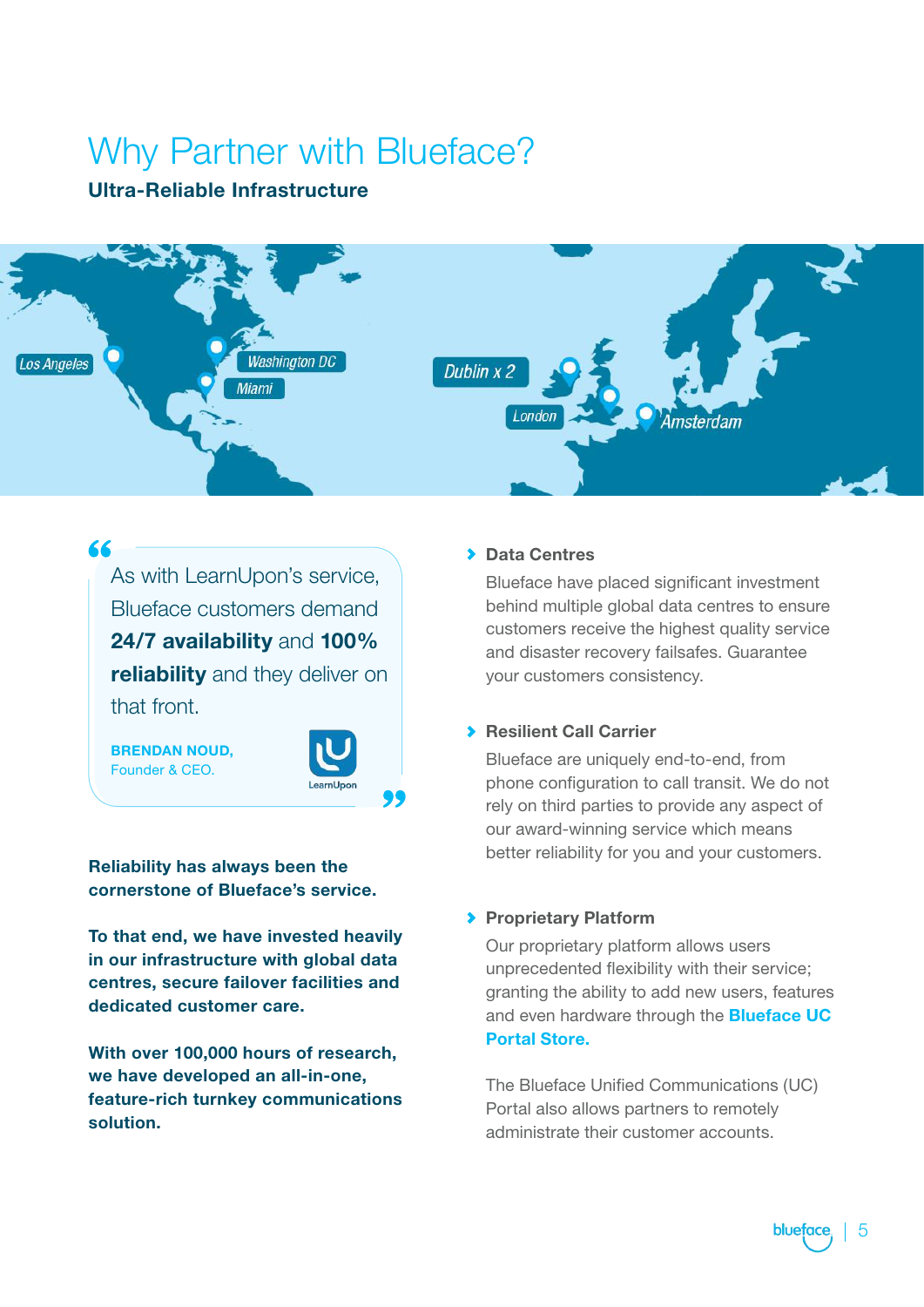### Why Partner with Blueface?

#### **Accessible Enterprise Communications**



#### 66

With Blueface we can expand at a rate **suiting us and our business needs** rather than the technical limitations of our phone infrastructure.

**PER INSULÁN,** Supply Chain and Logistics Manager.



**Blueface has developed a range of feature-packed, cost-effective solutions that will fit any business from startups to enterprise.**

**Grow your audience, cater to customer requests and easily expand your international reach with Blueface.**

#### **Fully Hosted**

With Blueface's **Fully Hosted Solution**, you can offer your customers future proof, remotely managed communications infrastructure without the costly, up front investment.

Your customers can access the powerful features of our **Unified Communication as a Service Platform** and gain unprecedented control over their communications.

#### **Hybrid**

Meet your customers in the middle with Blueface **Managed Hybrid Model**.

Not every client will want to transition fully to a remotely hosted model but still want much of the same features. Specific configurations vary from client to client but custom solutions are easily tailored with Blueface.

#### **SIP Trunking**

Blueface SIP Trunks enable partners to serve customers who require an on premise IP PBX to meet their operational integration or regulatory needs.

This means all of your potential clients can take advantage of affordable Blueface rates and pristine call reliability.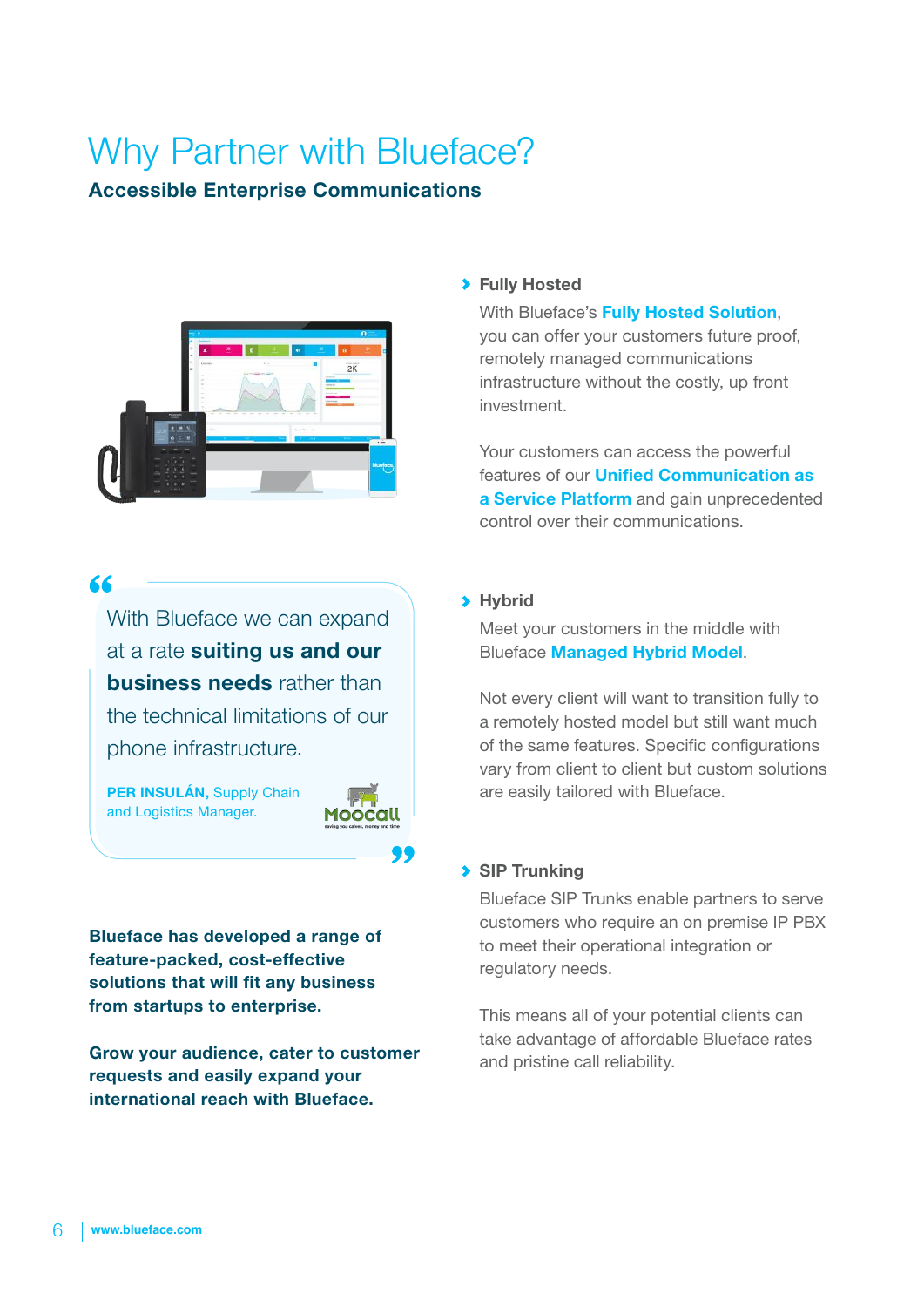### Why Partner with Blueface?

#### **Unlock Your Enterprise Audience**



#### "

We're a dynamic company, our workforce is spread all over, we wanted a **unified system that worked seamlessly together**.

**JONNY KENYON,** B2B Manager.

**compu** *l***b** 

19

**With Blueface, you can offer your customers one unified cloud-system for multiple sites.** 

**Service clients with multiple global offices and allow them to connect seamlessly without the need for a VPN or physical equipment.**

**Derisk your customers' international growth by improving operational efficiency.**

#### **Multi-Site Capability**

With Multi-Site, larger customers can connect to and govern a network of international locations from one Unified Communications system.

Offer your customers smart call routing with automatic international office handover, free internal call transfers, and in depth user permissions.

#### **Federation Accounts**

Do your customers insist on controlling every branch from their HQ?

No problem! With Blueface Federated Multi-Site, head office can discretely manage user permissions, governing rules and much more with one login.

#### **Virtual Numbering**

With Virtual Numbering, expanding and internationally-aspiring customers can seamlessly onboard new teams or premises at speed. Develop a local presence in any country, from any location.

#### **▶ The Blueface Softphone App**

The **Blueface Softphone App** seamlessly pairs with our platform and allows your clients to make and receive landline calls from their mobile device. Give your customers unrivalled mobility with Softphone.

*The Blueface Softphone App is available on Android & iOS.*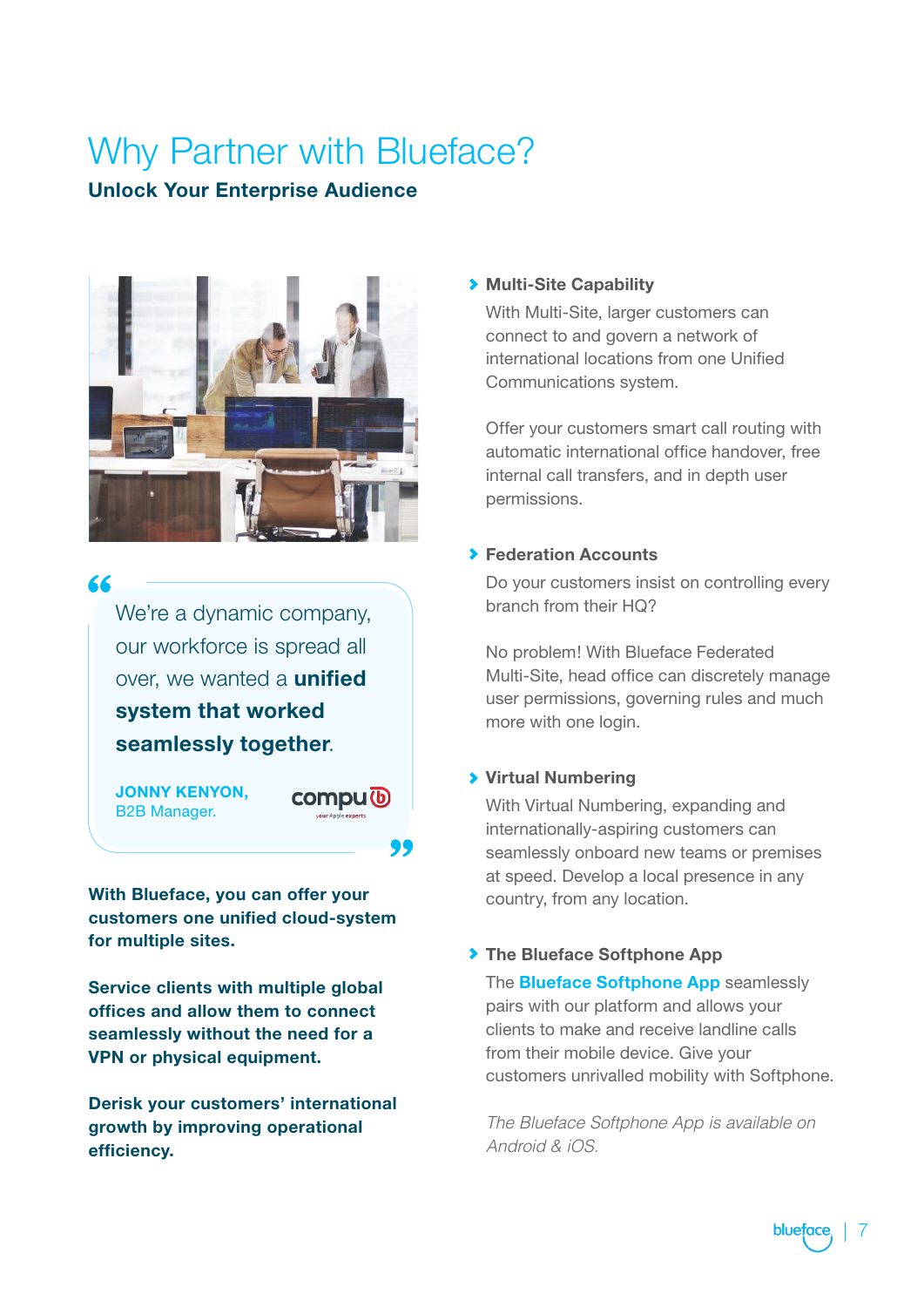### How Blueface Support You

**Blueface Accredited Partner Training (BAPT)**

# **blueface PARTNER**

66

We found Blueface to be very understanding, helpful and transparent with **first class training and ongoing support.**

**SHANE ORMSBY,**  Founder & Director.

*ibat sellige* 

99

**Partners can avail of complimentary training and harness the Blueface Team's Unified Communications mastery.**

**With Blueface Accredited Partner Training (BAPT), we want to maintain the highest quality of service and ensure that all customers can unlock the full potential of our system.**

**Learn how to seamlessly onboard customers, remotely manage accounts, and how to communicate the benefits of our UC Platform's robust features. Training is also available for any and every new feature we offer.**

#### **Customer Management**

Blueface Accredited Partners can leverage their Blueface expertise to secure more contracts and better tailor plans for their customers and offer a 1st Level SLA.

Learn how remotely managed, happy clients can enhance your productivity and potential customer base.

#### **Feature Training**

There are many benefits with our UC Portal, from international numbers to dynamic call routing.

Join BAPT to understand our feature-rich platform and how you can offer and deliver on all of your clients' operational needs.

#### **Hardware Training**

Through our partnership with Panasonic, Blueface have developed an innate understanding of the relationship between VoIP and our hardware.

BAPT will help you get the right phone and plan for your customers' business needs, as well as preparing you to be the first point of contact for any issues.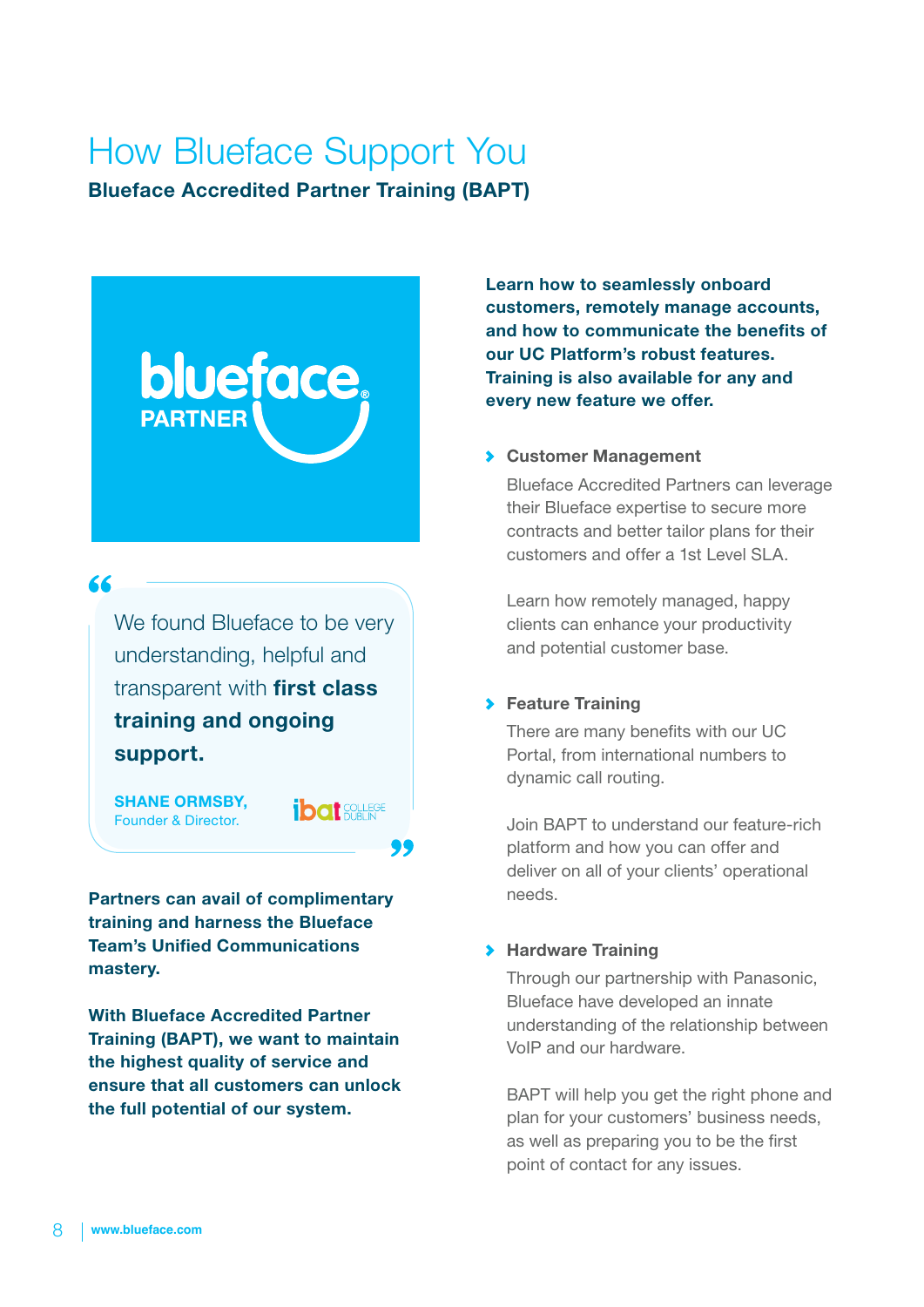### How Blueface Support You

#### **Dedicated Account Manager**



#### "

The **clear choice** based on price, quality, equipment, expertise, implementation plan and support services.

**ARIA POUR,** IT Manager.



**Blueface provide all of our partners with a Dedicated Account Manager as your single-point-of-contact.**

**It's our pleasure to assist with pre-sales, deal protection, after-sales and any general queries you or your customers may may have.**

**Deal Registration & Protection** Blueface offer deal registration and protection to ensure ongoing support from your Dedicated Account Manager throughout the sale.

We also provide **Bill Analysis** and **Quote Production** to augment your pitch and give your client clarity.

#### **Customer Generation**

VoIP requires a number of infrastructural elements to function to it's maximum; broadband, cabling etc.

Blueface trust that our partners' work is of the highest quality and we're always happy to refer customers to their expertise.

#### **Marketing Collateral**

We want our Partners to have the resources to promote Blueface products and we encourage feedback.

Blueface will help you fill client "knowledge gaps" with our range of eBooks, guides, blogs and more!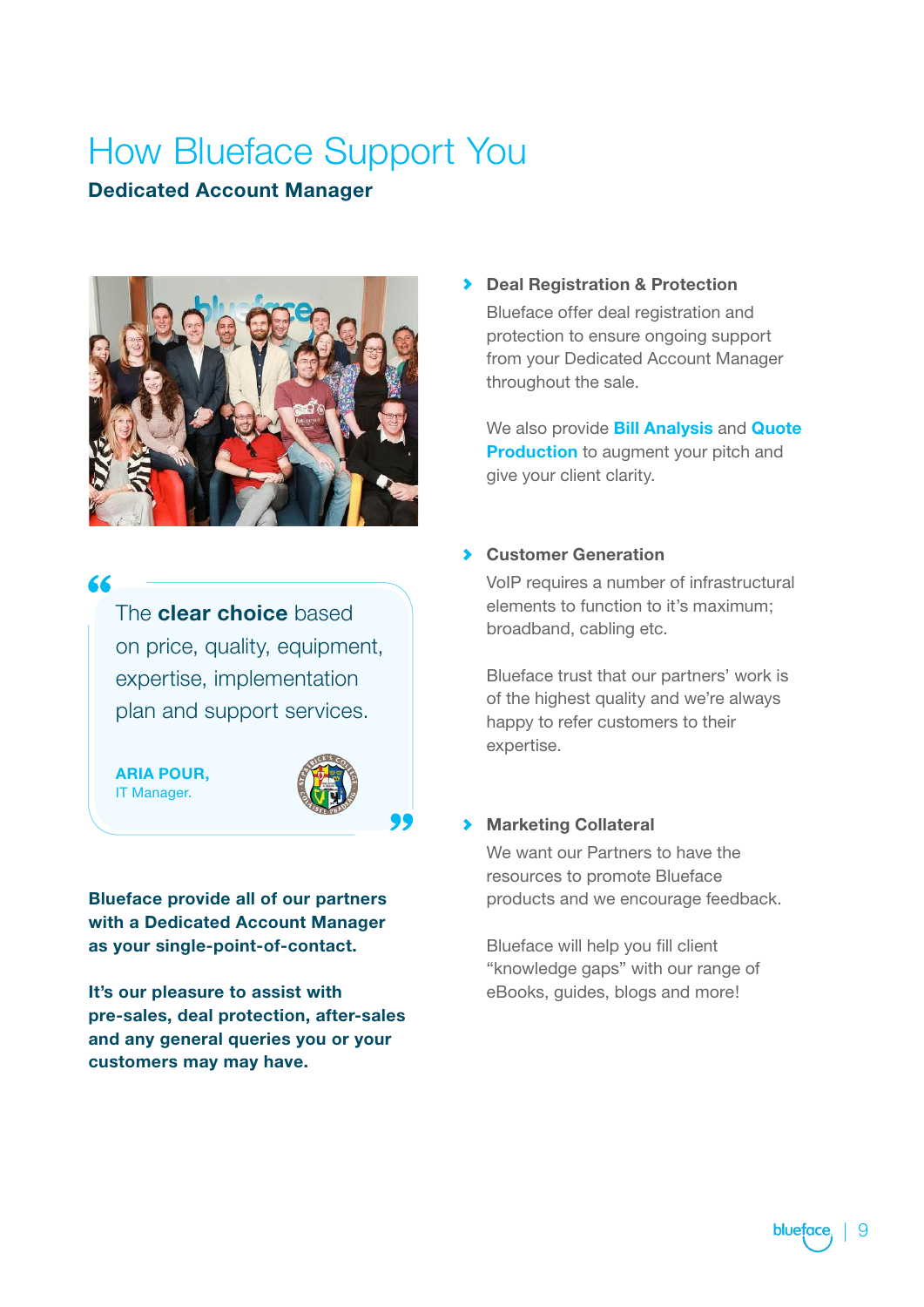# How Blueface Support You

#### **After Sales & Technical Support**



All in all, we are very happy with the Blueface service, they are **very important to the efficient running** of our business.

**CIARAN MAHER,**  CTO.

66



**Many Partners will want to setup and maintain their own customer accounts but the Blueface Team is always available to help.**

**Your customers can call us for complimentary technical support, upgrade assistance, bespoke requests and more.**

#### **Technical Support**

Our experienced Partner Support team is available to all Blueface Partners and their customers with no SLA or extra payment required.

For any technical, account or billing issues can be quickly resolved by calling us directly.

#### **Upgrades**

System upgrades are administered remotely by Blueface so your customers can be sure they have the latest version.

Blueface customers can also purchase extra hardware using our Unified Communications Portal.

#### **Bespoke Requests**

Our versatile proprietary platform fits seamlessly into any phone system and often customers need custom features.

Partner customers can request tailored solutions at any time.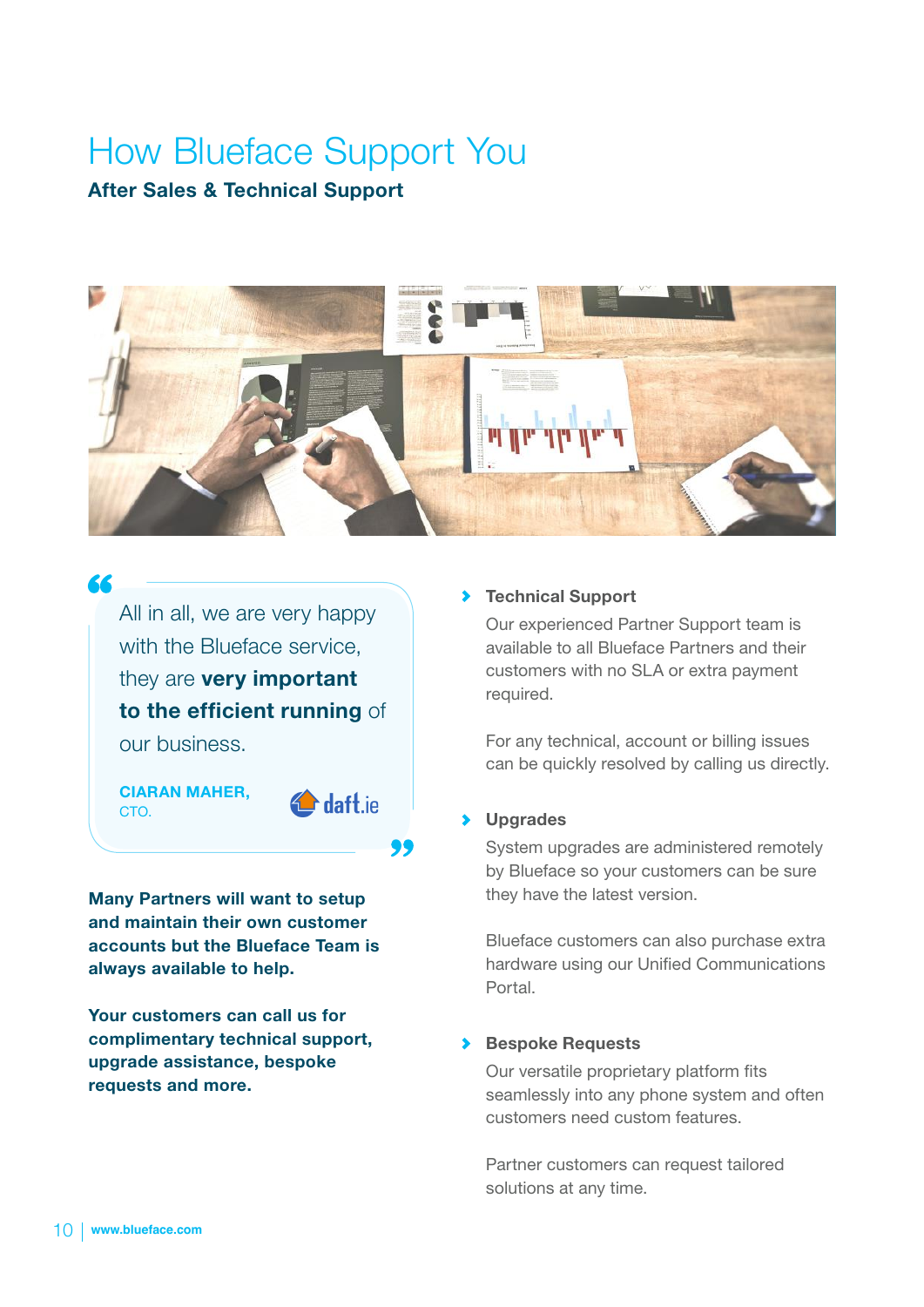### The Blueface Partner Programme **Commission Structure**

**Blueface Partners can immediately expand their product offering, access a larger target audience and have a stream of recurring revenue with our proprietary UC solution.**

#### **Recurring Commission**

Earn 20% monthly commission on Blueface call plan items, payable for the lifetime of your customer's Blueface account.

#### **> Hardware Commission**

Blueface pays out a once off 15% commission on any Blueface supplied hardware you sell to your clients during each month.

#### **Call Plan Items**

- **•** Hosted Seats
- **•** Mobile Minute Bundles
- **•** Softphone Licenses
- **•** Call Recording for Users
- **•** Monthly Call Charges

#### **Blueface Hardware Ranges**

- **•** Panasonic TGP 600 DECT Wireless Phones
- **•** Panasonic HDV Desk Phones
- **•** Polycom IP Conference Phones
- **•** Jabra Headsets
- **•** Plantronics Headsets

**For more information on commission email partners@blueface.com.**

#### **Example of cumulative commission for a 20 user customer over 3 years.**

| <b>Sold Item</b>            | <b>Price Ex VAT</b> | <b>Commission Type</b> | Year 1<br><b>Commission</b> | Year 2<br><b>Commission</b> | Year 3<br><b>Commission</b> | <b>Cumulative</b><br><b>Commission</b> |
|-----------------------------|---------------------|------------------------|-----------------------------|-----------------------------|-----------------------------|----------------------------------------|
| 20 Hosted Seats             | € 199.80            | 20% Recurring          | €479.52                     | €479.52                     | €479.52                     | € 1.438.56                             |
| <b>Monthly Call Charges</b> | $\in$ 110.00        | 20% Recurring          | € 264.00                    | € 264.00                    | € 264.00                    | € 792.00                               |
| 20 Call Recording Users     | € 100.00            | 20% Recurring          | € 240.00                    | $\in$ 240.00                | € 240.00                    | € 720.00                               |
| 20 Softphone Licenses       | € 40.00             | 20% Recurring          | € 96.00                     | € 96.00                     | € 96.00                     | € 288.00                               |
| 20 Panasonic HDV 230s       | € 2700.00           | 15% Once Off           | € 405.00                    | $\overline{\phantom{0}}$    | $\overline{\phantom{0}}$    | € 405.00                               |
|                             |                     |                        |                             |                             | <b>Total</b>                | €3.643.56                              |

**Commission**